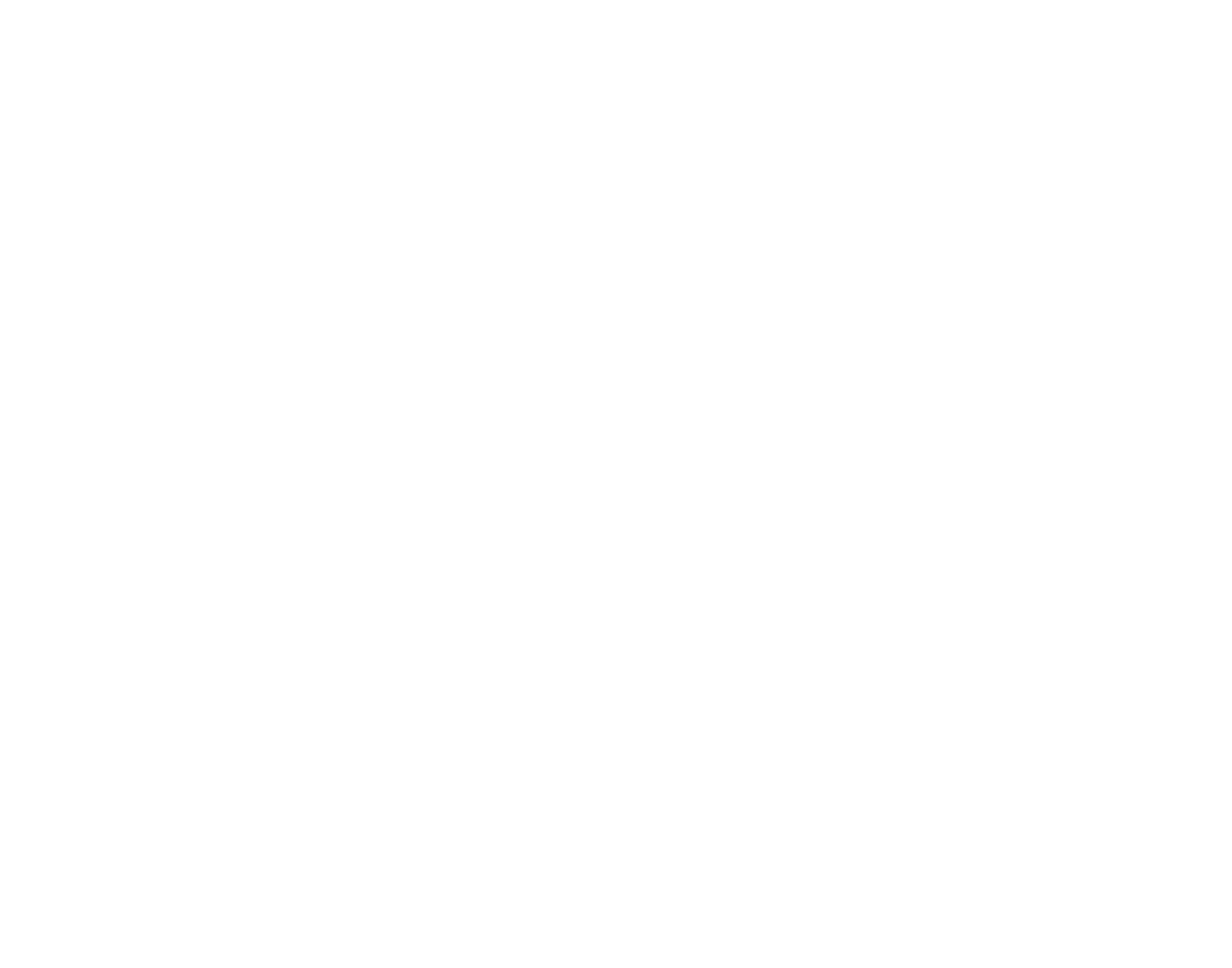

I love tomatoes. I am going to grow a tomato plant from one of these little seeds.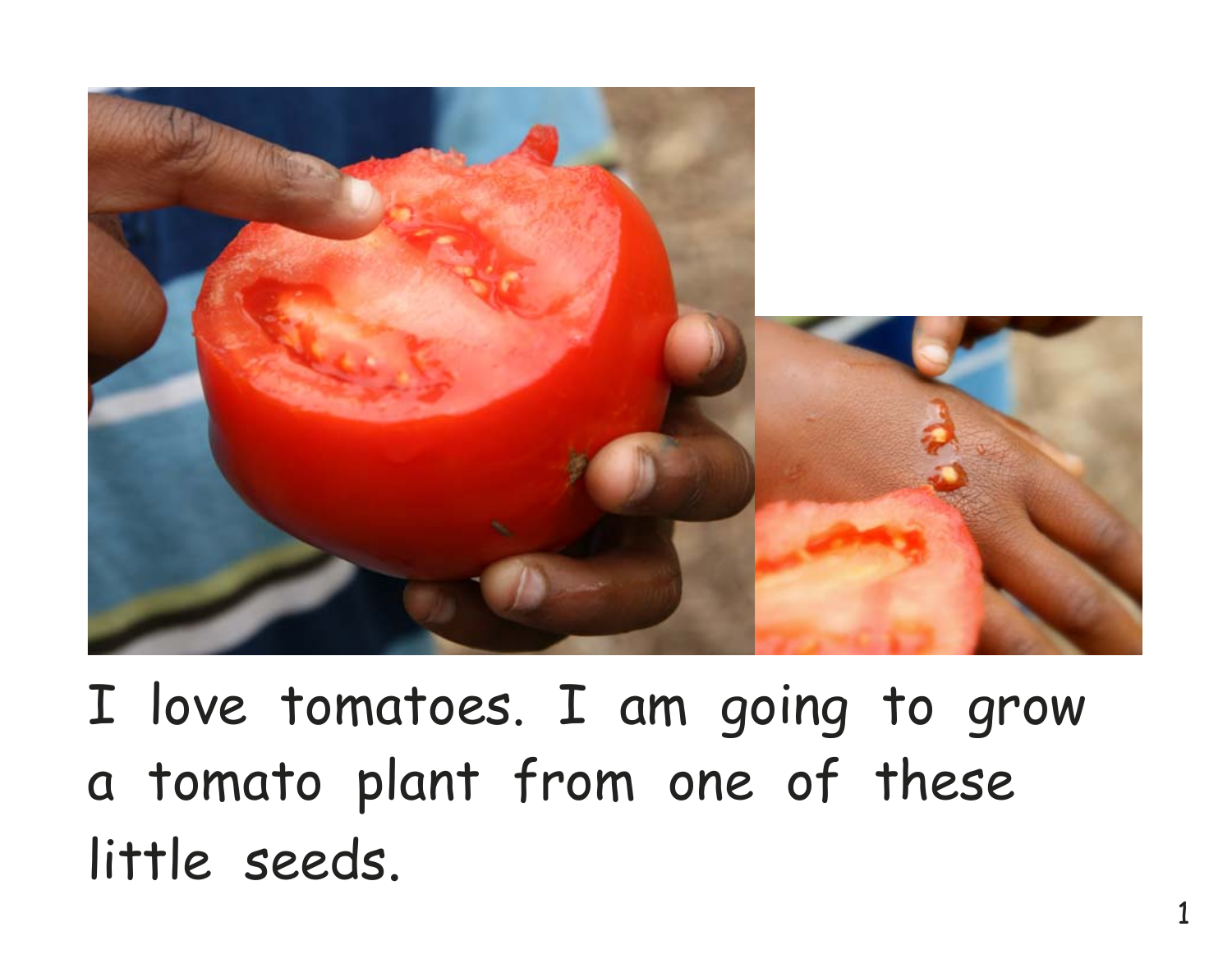

First, I find a sunny spot in the garden. Then I dig a hole and put the seed in the ground and cover it with dirt. I water the seed and wait for it to grow.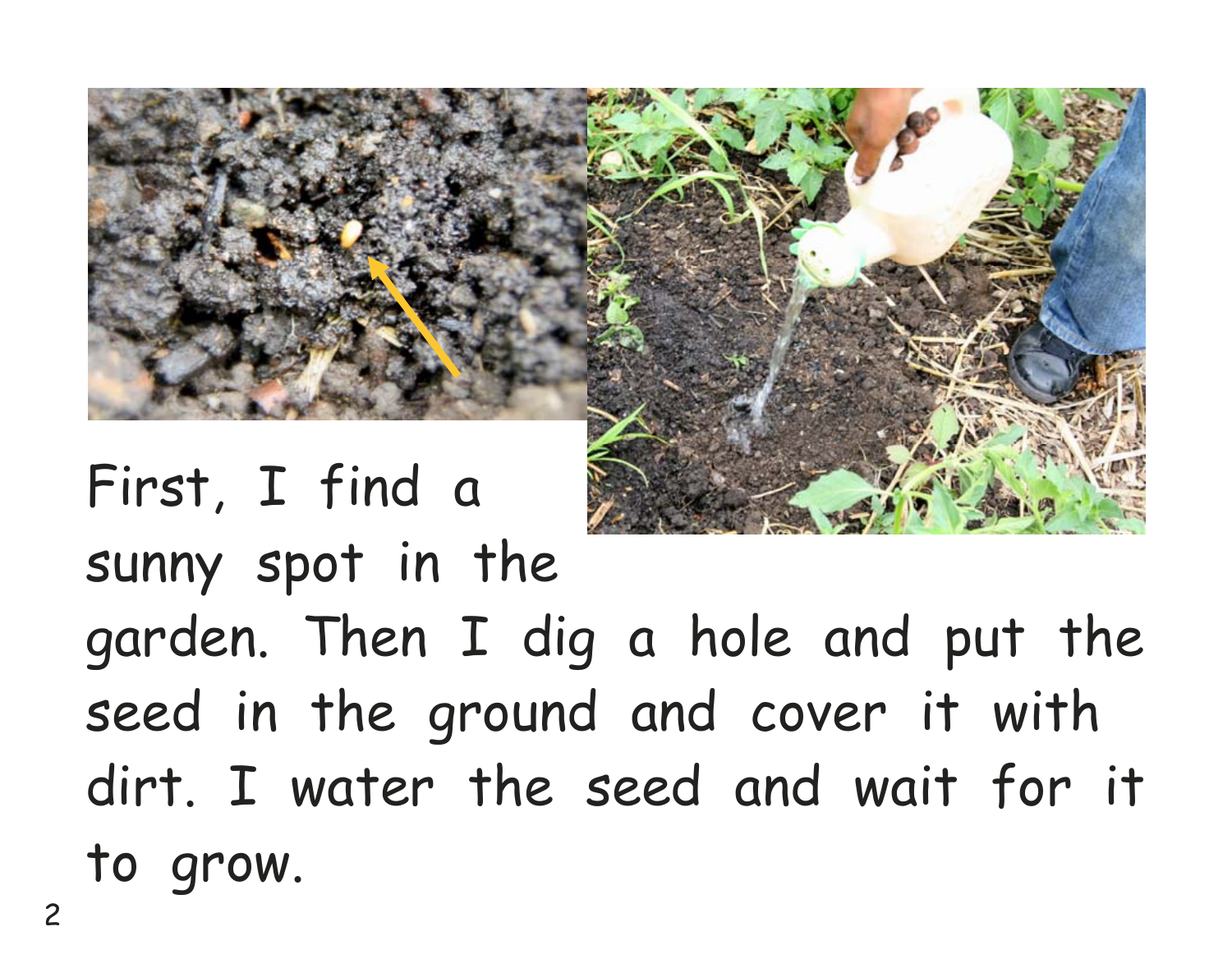

My seed is growing into a small plant. Water and sunlight help it grow bigger and bigger.

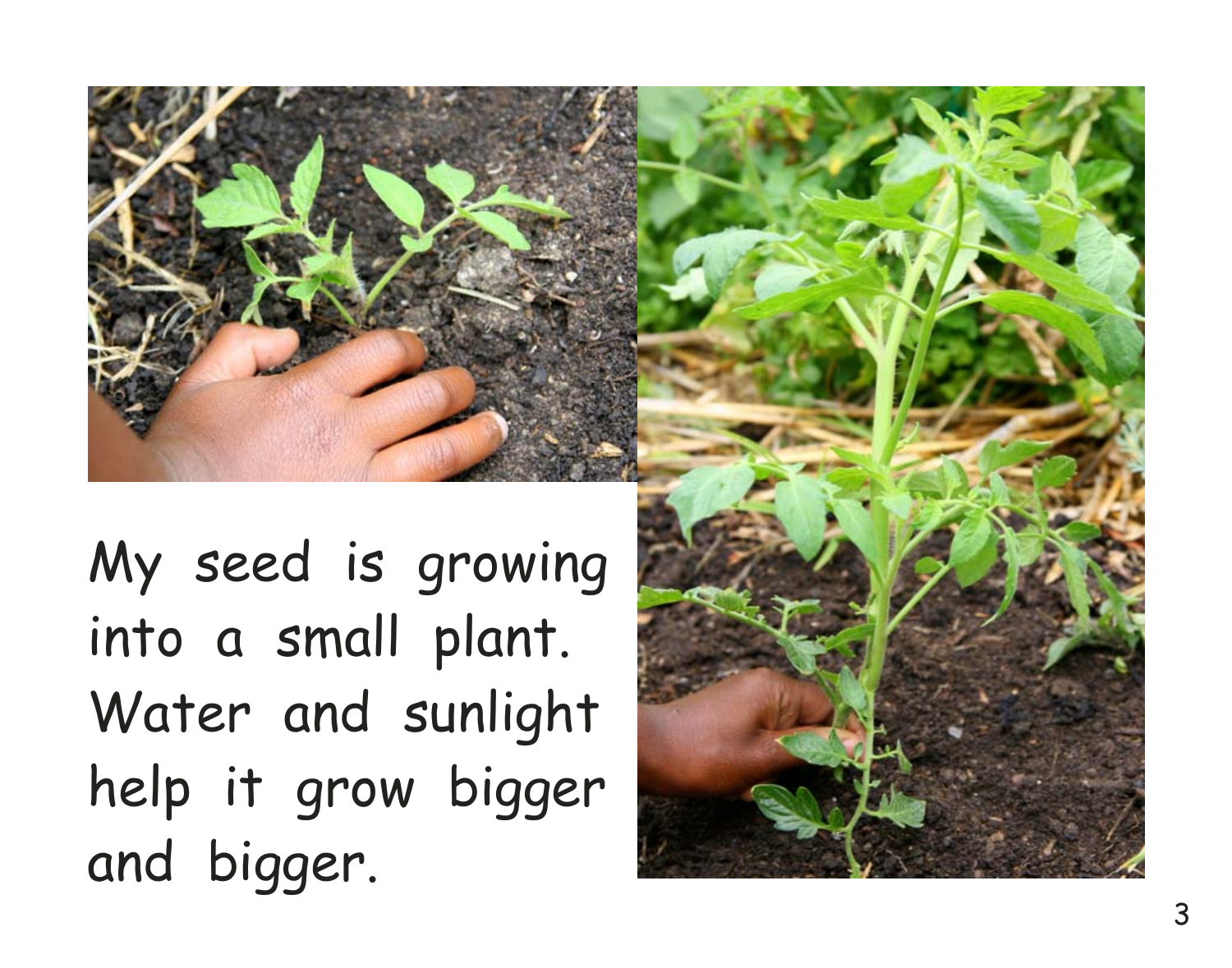

There are little yellow flowers on my tomato plant now. These flowers will turn into tomatoes soon.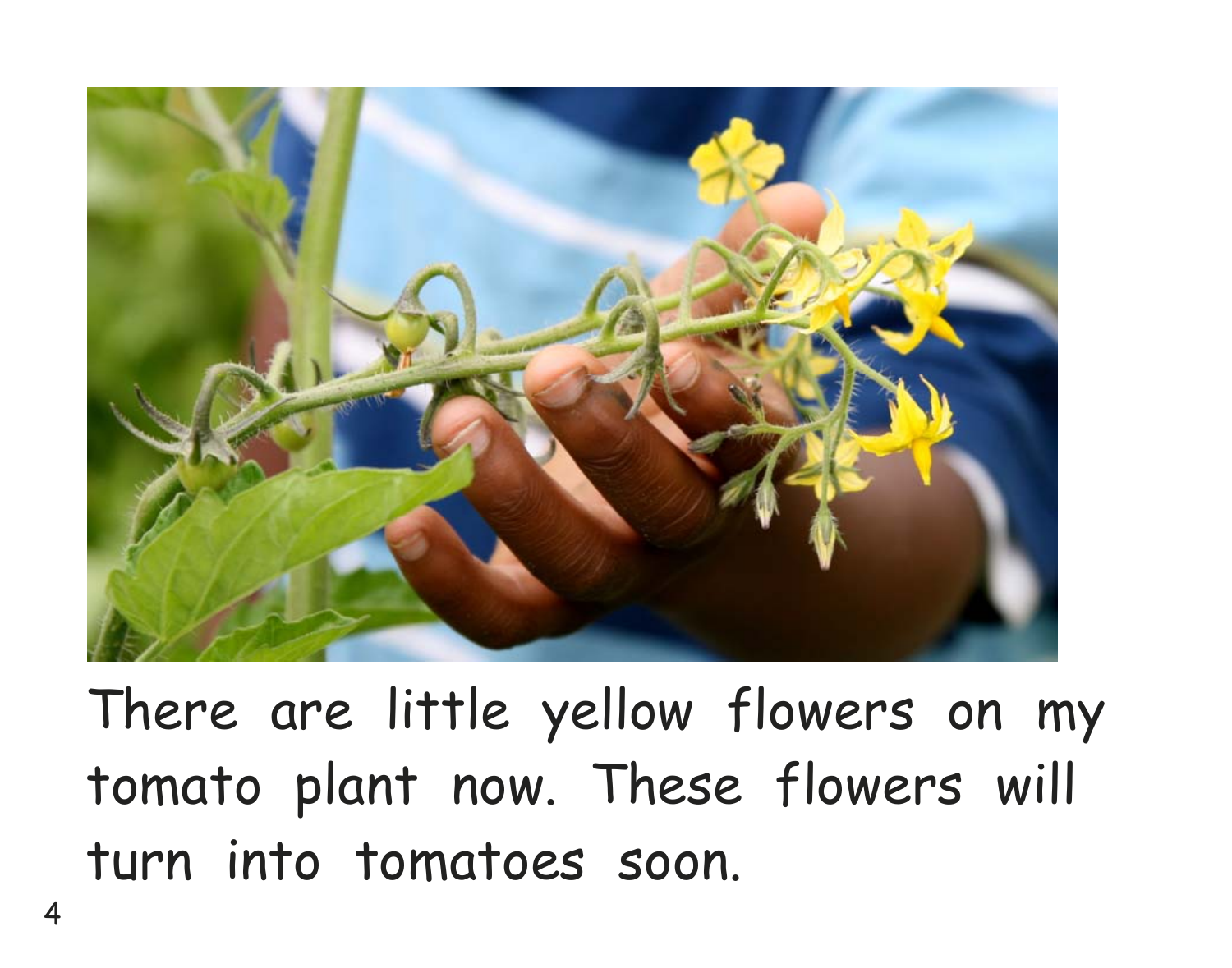

Tomatoes are starting to grow on my plant! These ones are not ripe yet. I have to wait until all the green is gone before I can pick them.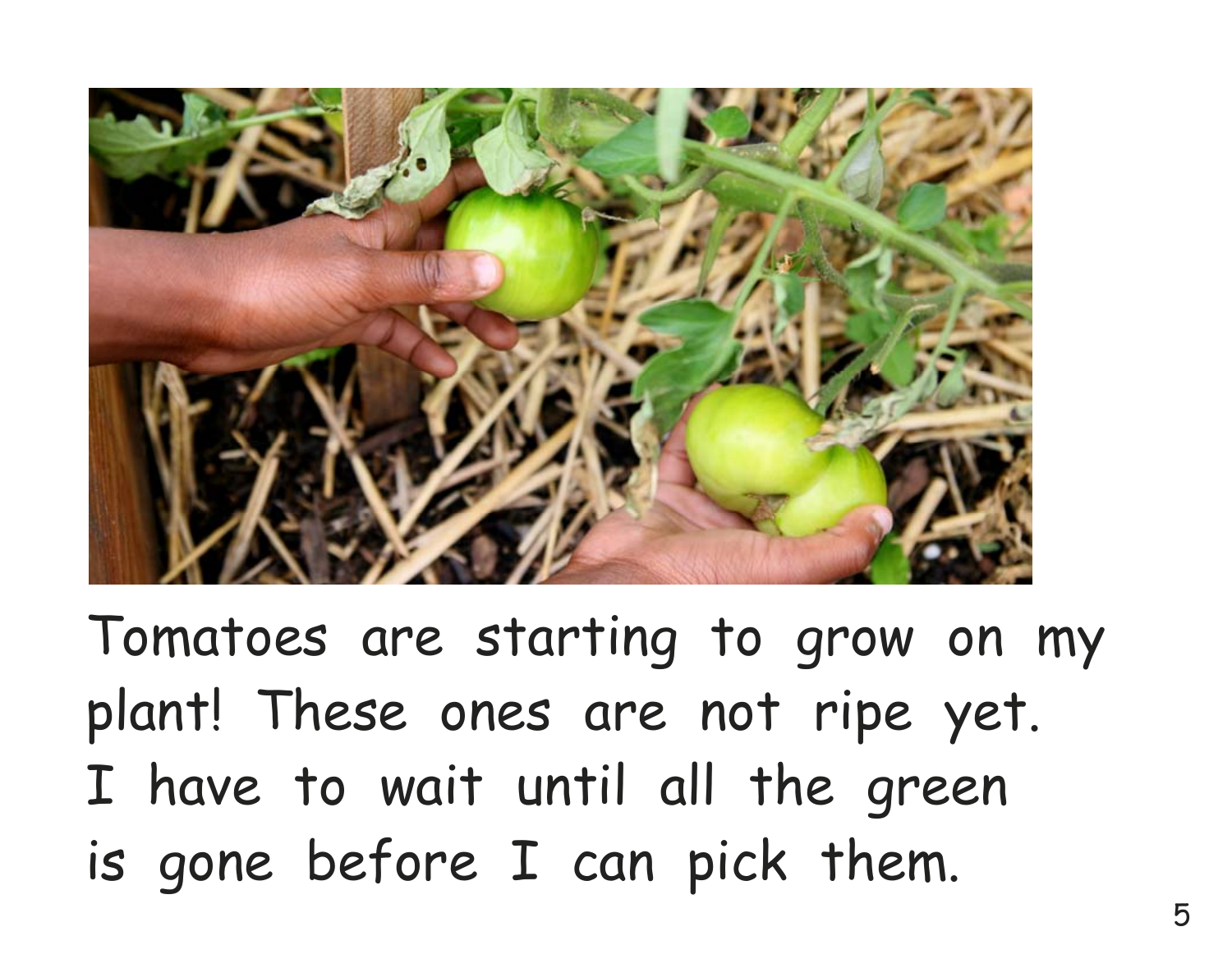

This tomato is finally ripe and ready to pick. It is big and very red. I think I'll taste it ...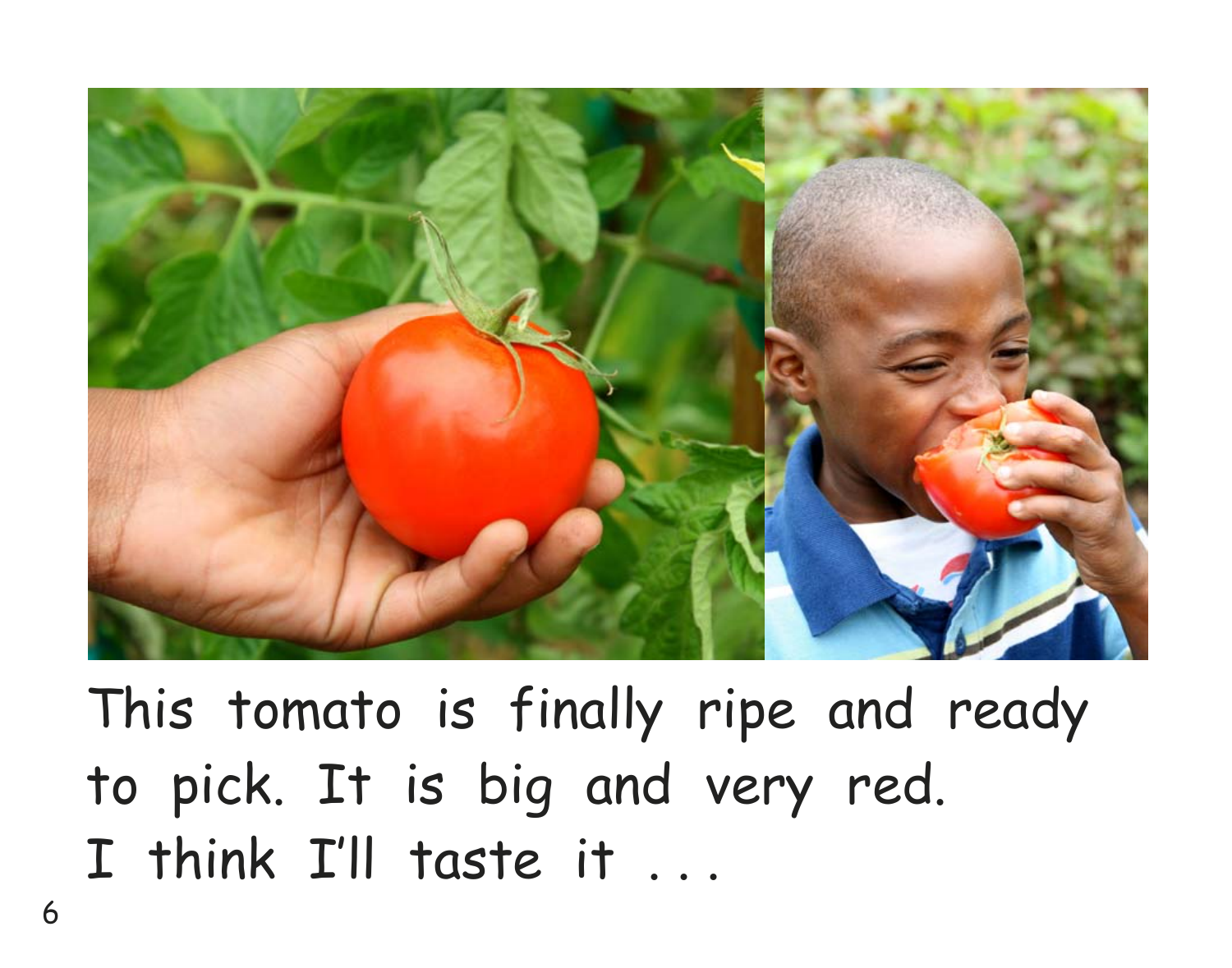

# Wow! It tastes so good!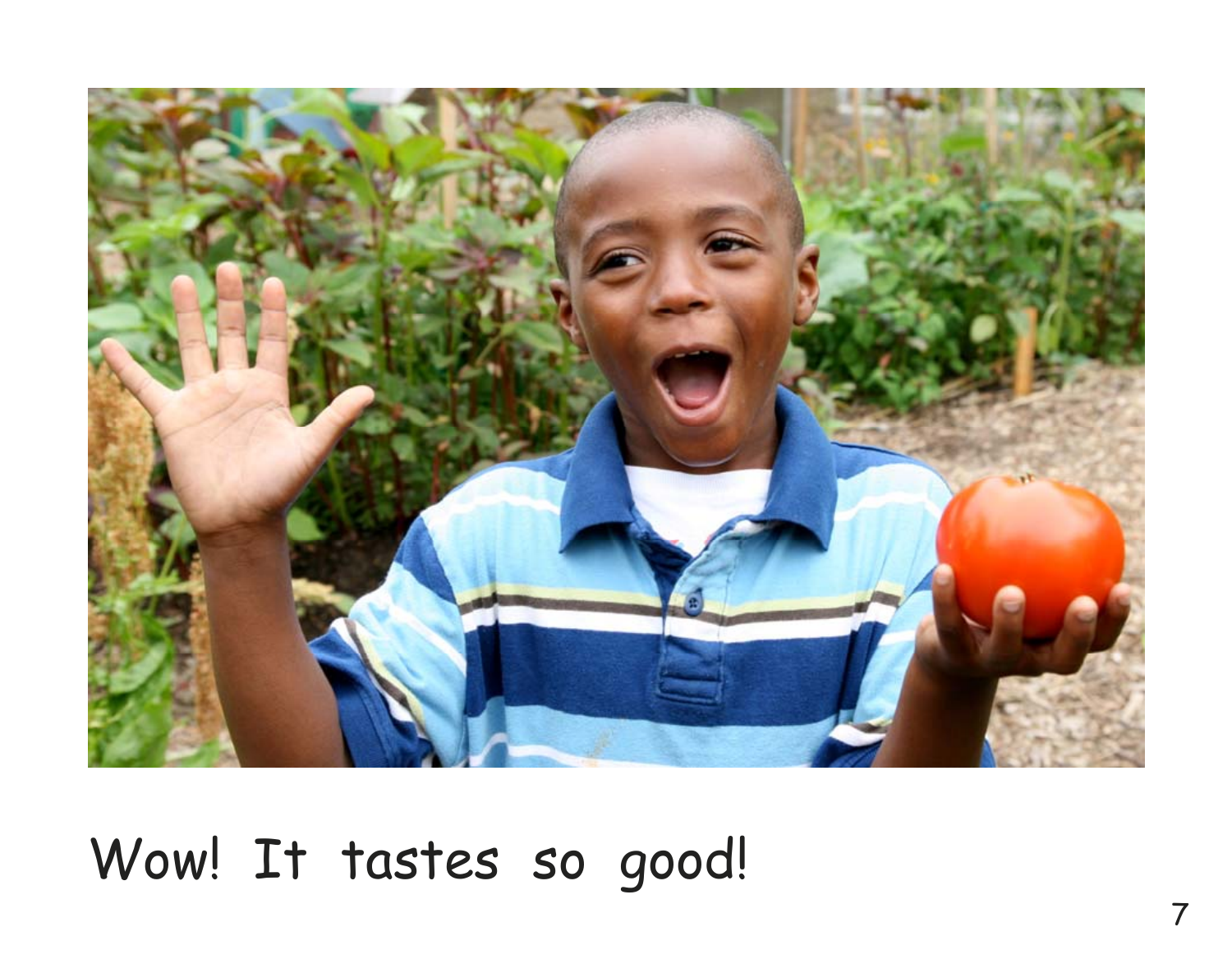

Do you want to try one? If you plant a seed in the ground and take good care of it, you can grow tomatoes too!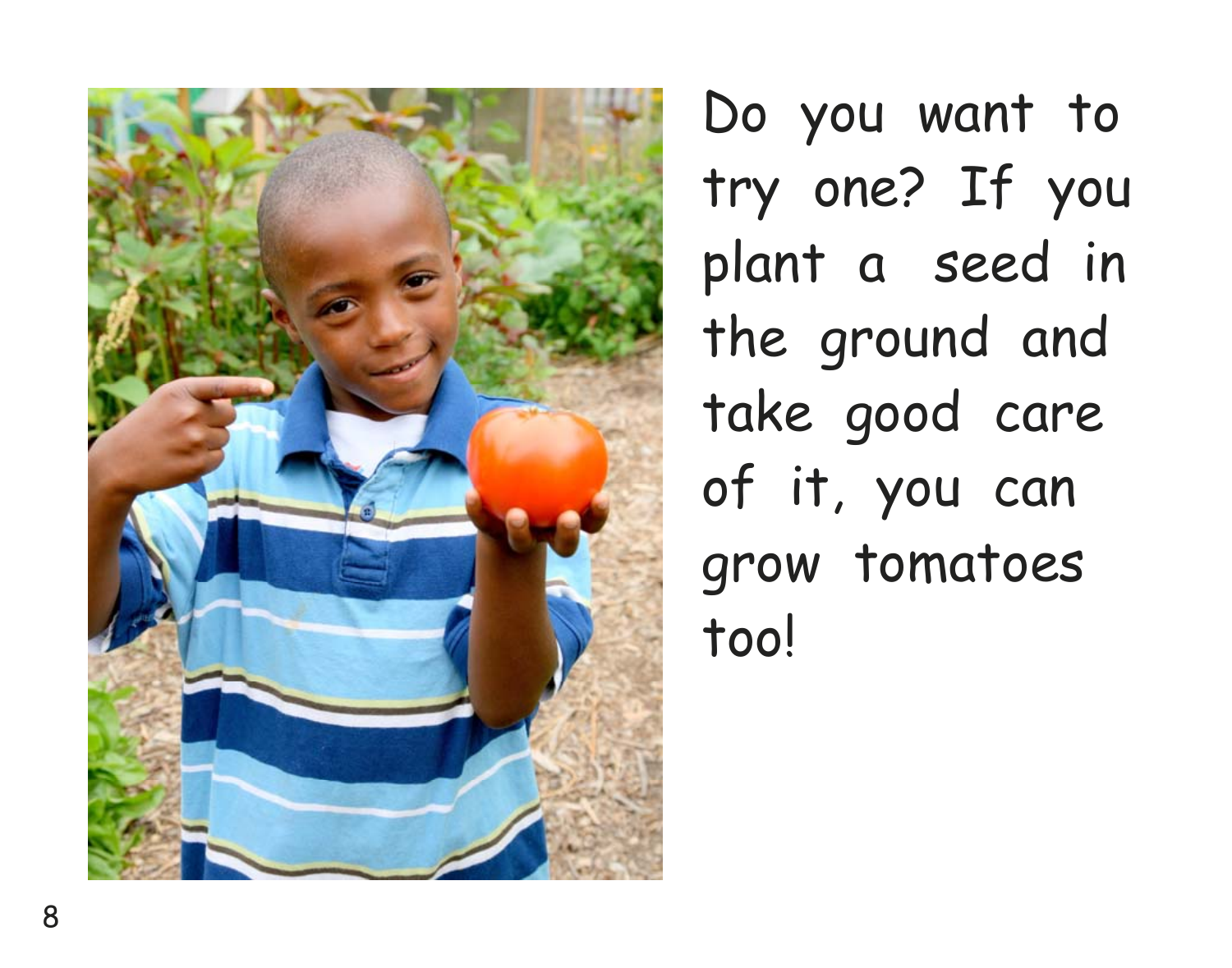The Mustard Seed Books project uses an open-source, Wikipedia-type strategy, leveraging public expertise to create and refine a set of high-quality books that support early reading development. All of the books and pictures are covered by the Creative Commons License (http://creativecommons.org/licenses/by-nc-sa/3.0/ ) and are free to print, distribute, and modify for personal or educational use. The books are available at www.mustardseedbooks.org. New titles appear on a regular basis.

There is a blog post on the website so that we can receive and discuss feedback on the books. These books have been revised a number of times, but we'd love to keep improving them. Any feedback is welcome. We also welcome photos or ideas for new books.

Photos for these books come primarily from Flickr (www.flickr.com) and the Morgue File (www.morguefile.com). Both sites are great resources for high-quality publicly accessible photos and for aspiring photographers looking to share their work. All photographs are covered by the Creative Commons License (http://creativecommons.org/licenses/by-nc-sa/3.0/ ).

#### **Photo credits:**

All pictures from Allison Ogle.